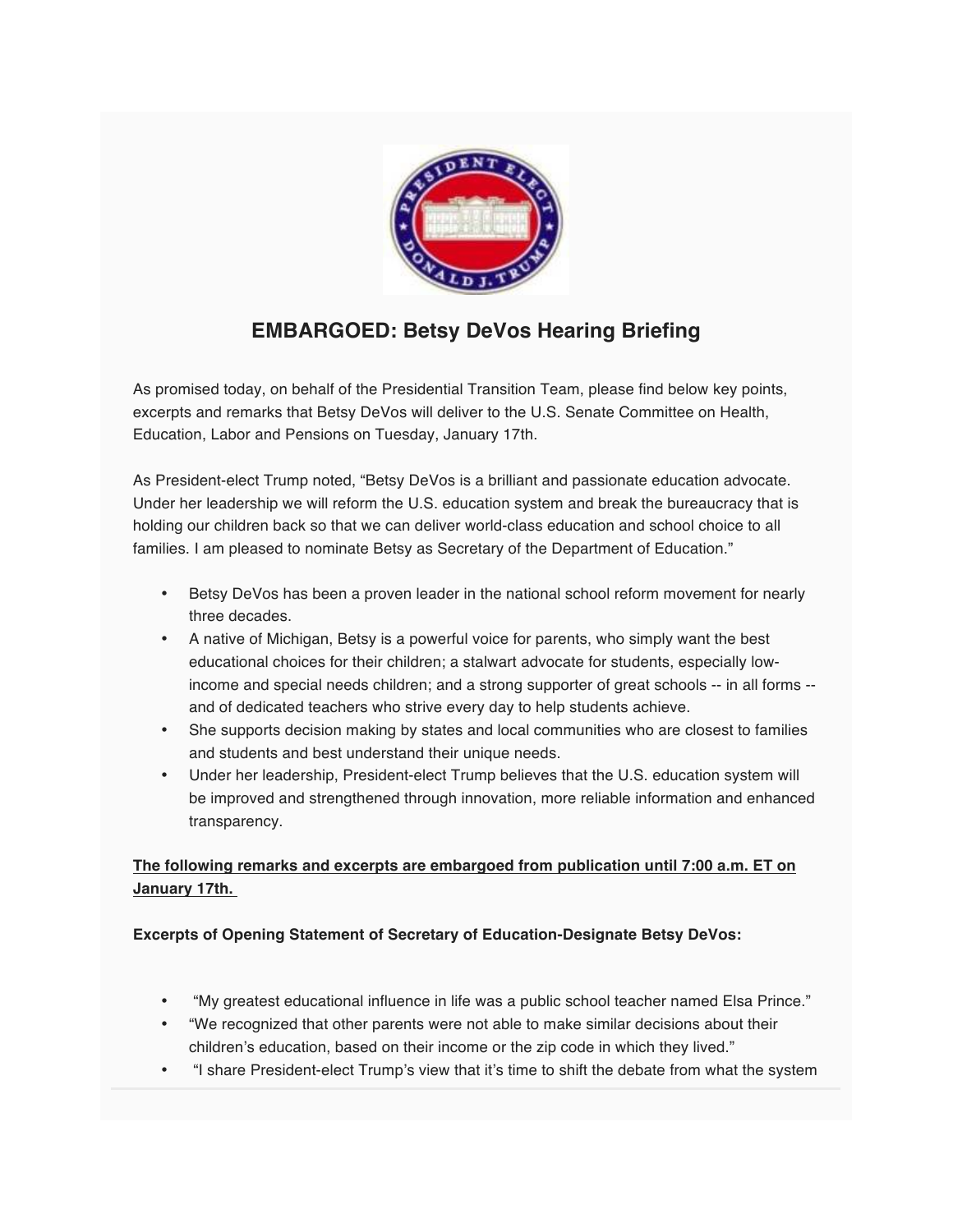thinks is best for kids to what moms and dads want, expect and deserve."

- "Parents no longer believe that a one-size-fits-all model of learning meets the needs of every child, and they know other options exist, whether magnet, virtual, charter, home, religious, or any combination thereof."
- "I will be a strong advocate for great public schools."
- "Every child in America deserves to be in a safe environment that is free from discrimination."
- "Our nation's schools are filled with talented, devoted professionals, who successfully meet the needs of many, many children."
- "We need to embrace new pathways of learning…Students should make informed choices about what type of education they want to pursue post high school and have access to high quality options."
- "President-elect Trump and I know it won't be Washington, D.C. that unlocks our nation's potential, nor a bigger bureaucracy, tougher mandates or a federal agency."
- "For me, it's simple: I trust parents, and I believe in our children."

### **Opening Statement of Betsy DeVos Nominee for U.S. Secretary of Education**

#### **U.S. Senate Committee on Health, Education, Labor and Pensions January 17, 2017**

Chairman Alexander, Ranking Member Murray, Senators, thank you for the opportunity to be with you this afternoon.

Thank you, Senators Scott and Lieberman for those kind words. I am humbled by your public service and applaud your lifelong dedication to the success of our nation's students.

I want to begin by thanking my family for their support: my husband, Dick, my sons, and daughters, and sons-in-law -- as well as the rest of my family, including five grandchildren, who could not join us today.

I am honored that President-elect Trump asked me to join his team and am grateful for his dedication to education. If confirmed, I look forward to working with him, Vice President-elect Pence and all of you to bring educational opportunity to every family in this great nation.

While we may have differences, I think we can all agree that learning as a lifelong pursuit is a fundamental American virtue.

We are blessed beyond measure with educators who pour themselves into students.

The schools in which they work are as diverse as the students they educate. In fact, all of us here – and our children – have attended a mix of traditional publicly-funded and private schools. This is a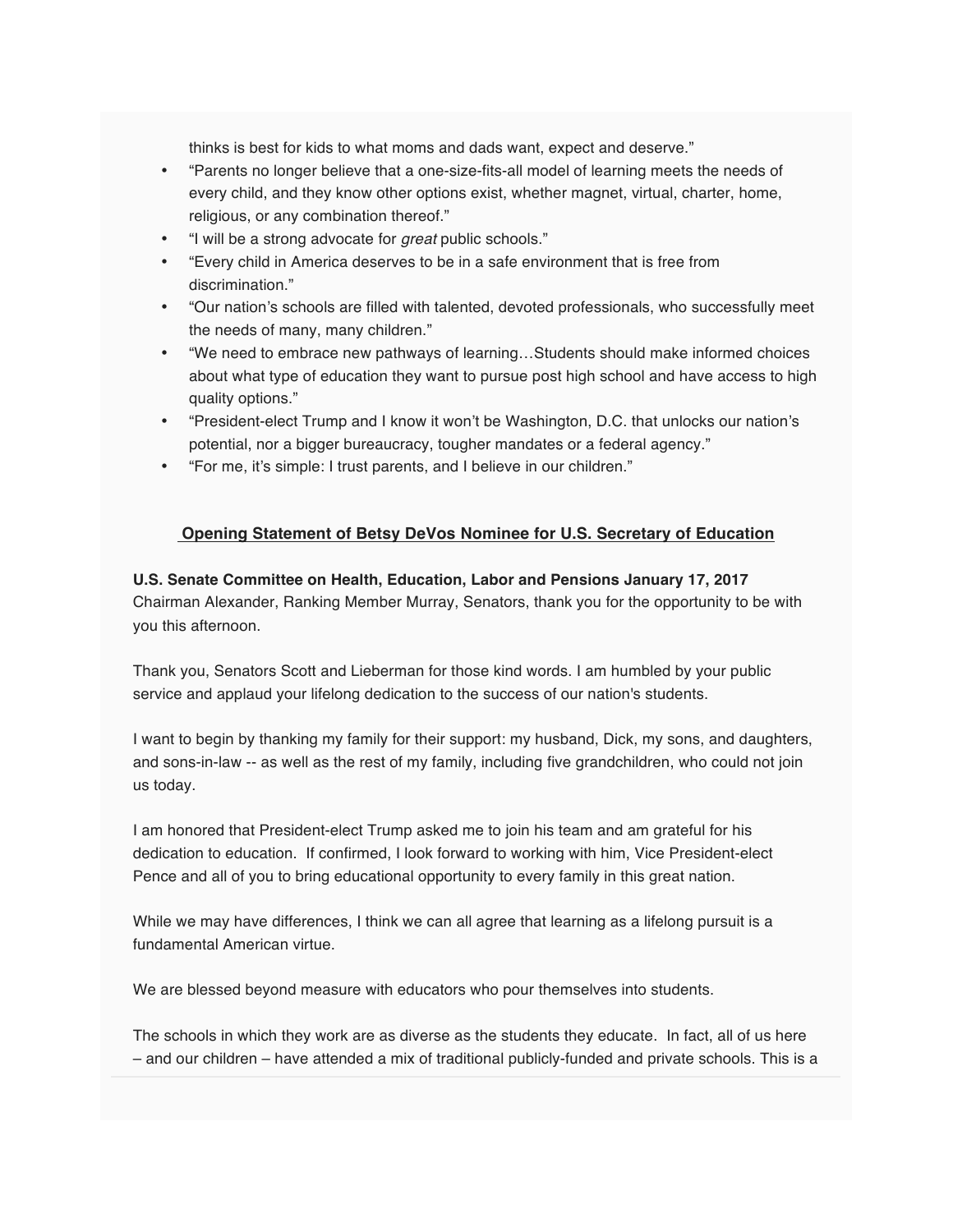reflection of the diversity that is today's American public education.

Growing up in Holland, Michigan, I attended local Christian schools and then Calvin College. My greatest educational influence in life was a public school teacher named Elsa Prince.

While her students called her Mrs. Prince, to this day, I just call her "mom."

When Dick and I became parents, education took on a whole new meaning. We recognized that other parents were not able to make similar decisions about their children's education, based on their income or the zip code in which they lived.

When our oldest reached school age, we visited The Potter's House, a Christian school which serves many low income families in my hometown. We saw the struggles and sacrifices many of these families faced when trying to choose the best educational option for their children. For me this was not just an issue of public policy but of national injustice.

I committed to do something about it, and it's become my life's work. I applaud the great work of The Potter's House and its founder John Booy – who is here with us today – he and his team of teachers are doing a great job. But here's the sad reality: in the past 28 years, the need and demand for these other options have grown, unabated.

I share President-elect Trump's view that it's time to shift the debate from what the system thinks is best for kids to what moms and dads want, expect and deserve.

Parents no longer believe that a one-size-fits-all model of learning meets the needs of every child, and they know other options exist, whether magnet, virtual, charter, home, religious, or any combination thereof. Yet, too many parents are denied access to the full range of options… choices that many of us -- here in this room -- have exercised for our own children.

Why, in 2017, are we still questioning parents' ability to exercise educational choice for their children? I am a firm believer that parents should be empowered to choose the learning environment that's best for their individual children.

The vast majority of students in this country will continue to attend public schools. If confirmed, I will be a strong advocate for *great* public schools. But, if a school is troubled, or unsafe, or not a good fit for a child – perhaps they have a special need that is going unmet -- we should support a parent's right to enroll their child in a high quality alternative.

It's really pretty simple.

Every child in America deserves to be in a safe environment that is free from discrimination.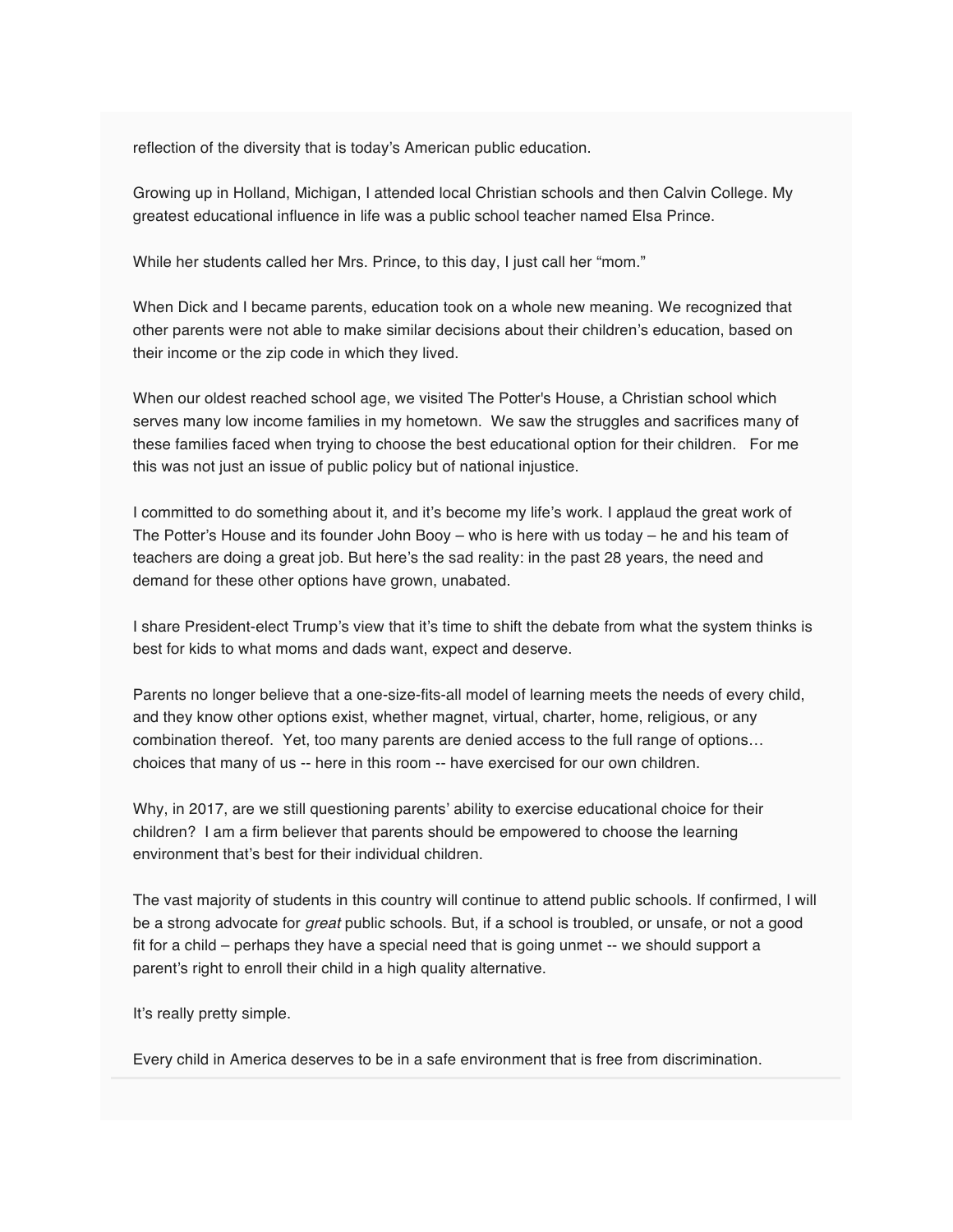Every student in America dreams of developing his or her unique talents and gifts.

Every parent in America dreams of a future when their children have access to schools with the rigor, challenges, and safe environments that successfully prepare them for a brighter, more hopeful tomorrow.

And every teacher in America dreams of breaking free from standardization, so that they can deploy their unique creativity and innovate with their students.

Our nation's schools are filled with talented, devoted professionals, who successfully meet the needs of many, many children. But even our best schools don't work for all. This isn't the fault of teachers, but a reality that all students are unique, learn differently, and excel at their own pace.

Students also face new challenges today. In particular, our high school graduates are having increasing difficulty accessing affordable higher education.

Escalating tuition is pricing aspiring and talented students out of college. Others are burdened with debts that will take years – or even decades -- to pay off.

There is no magic wand to make the debt go away, but we do need to take action. It would be a mistake to shift that burden to struggling taxpayers without first addressing why tuition has gotten so high.

For starters, we need to embrace new pathways of learning. For too long a college degree has been pushed as the only avenue for a better life. The old and expensive brick-mortar-and-ivy model is not the only one that will lead to a prosperous future. Craftsmanship is not a fallback - but a noble pursuit.

Students should make informed choices about what type of education they want to pursue post high school and have access to high quality options. President-elect Trump and I agree we need to support all post-secondary avenues, including trade and vocational schools, and community colleges.

Of course, on every one of these issues, Congress will play a vital role.

If confirmed, I look forward to working with you to enact solutions that empower parents and students, provide high quality options and spend tax dollars wisely.

We will work together to ensure the Every Student Succeeds Act is implemented as Congress intended -- with local communities freed from burdensome regulations from Washington. And I look